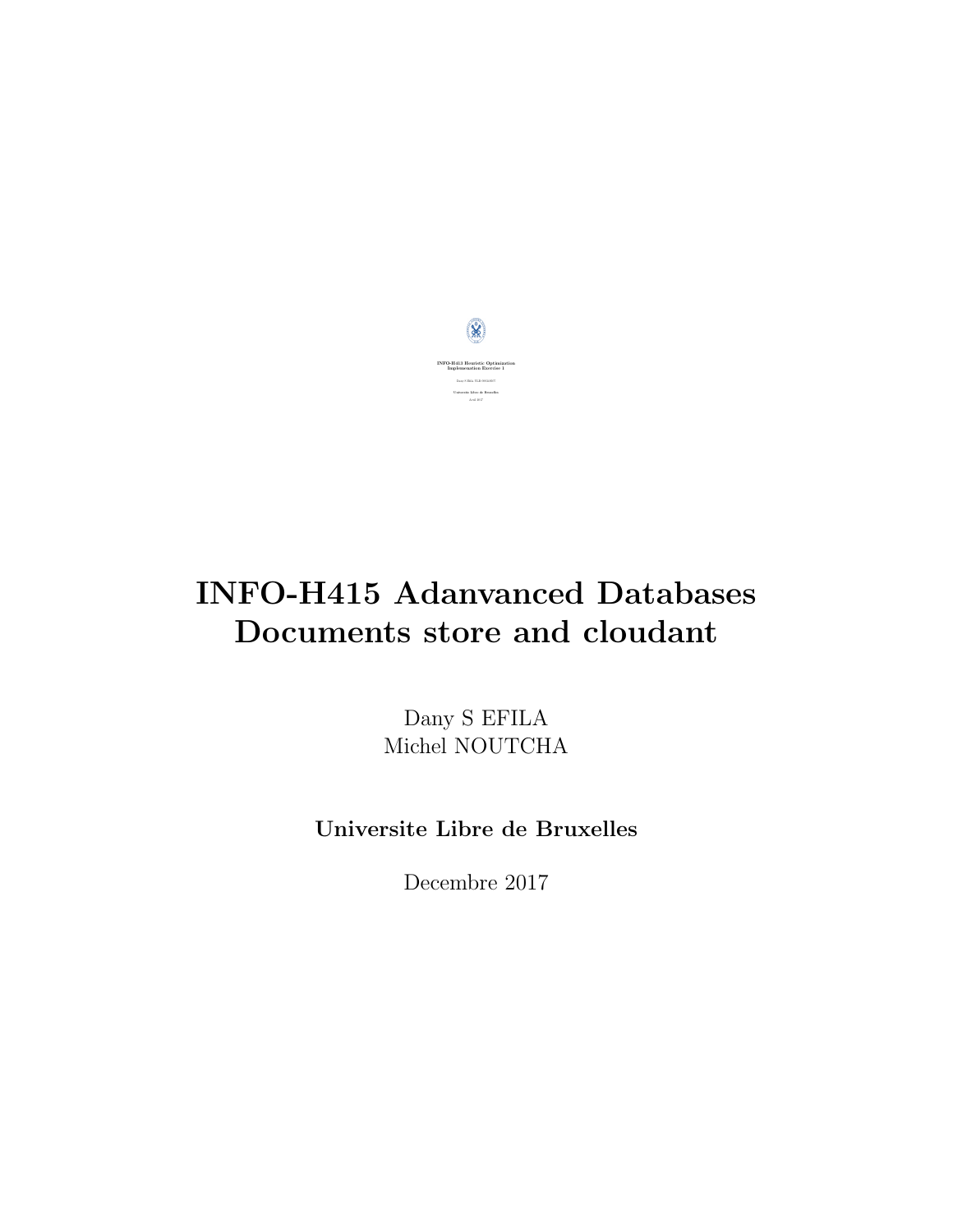# 0.1 Objectives

The aim of this project is to understand how the document oriented databases works and how the Cloudant technology can be exploited based on that kind of database model. For this purpose we first have to introduce the NoSQL databases, the state of the art and their link with the document store in the first part. The second part will be the cloudant technology in itself and the last part will focused on the details of the implementation.

# 0.2 Introduction

With the increase in internet bandwidth, as well as the reduction of IT hardware costs, new opportunities have emerged in the field of distributed computing. The transition to the 21st century by the WEB 2.0 revolution saw the data volume of some companies increase considerably. These data come mainly from social networks, medical databases, economic indicators, etc. The increasing computerization of all kinds of processing has resulted in an exponential increase in this volume of data, which is now in petabytes, the Anglo-Saxon called it Big Data. Managing these volumes of data has become a problem that relational databases have not been able to manage. The NoSQL brings together many databases that no longer rely on a relational representation logic. However, it is not easy to explicitly define what a NoSql database is, since no standard has yet been established.

### 0.3 State of the art

### 0.3.1 NoSQL Databases

The basic need that NoSQL answers is performance. In order to solve "Big Data" problems, developers from companies such as Google and Amazon have made compromises on the RDBMS ACID properties. These compromises on the relational notion have allowed the RDBMS to free themselves from their brakes on horizontal scalability. Another important aspect of NoSql is that it responds to the CAP theorem that is more suitable for distributed systems. The other benefit of NoSQL is financial. Serving to handle large volumes of data, it is therefore intended for large companies. By 2010, NoSql began to expand to smaller companies. Mostly start-ups can not afford to buy Oracle licenses that have developed their own DBMS by mimicking Google and Amazon products.Four major categories stand out among these.

### Key Value databases

The key-value database is considered the most basic. Its principle is very simple, each stored value is associated with a unique key. Only with this key will it be possible to execute queries on the value. The structure of the stored object is free and therefore the responsibility of the developer of the application. A considerable advantage of this type of database is that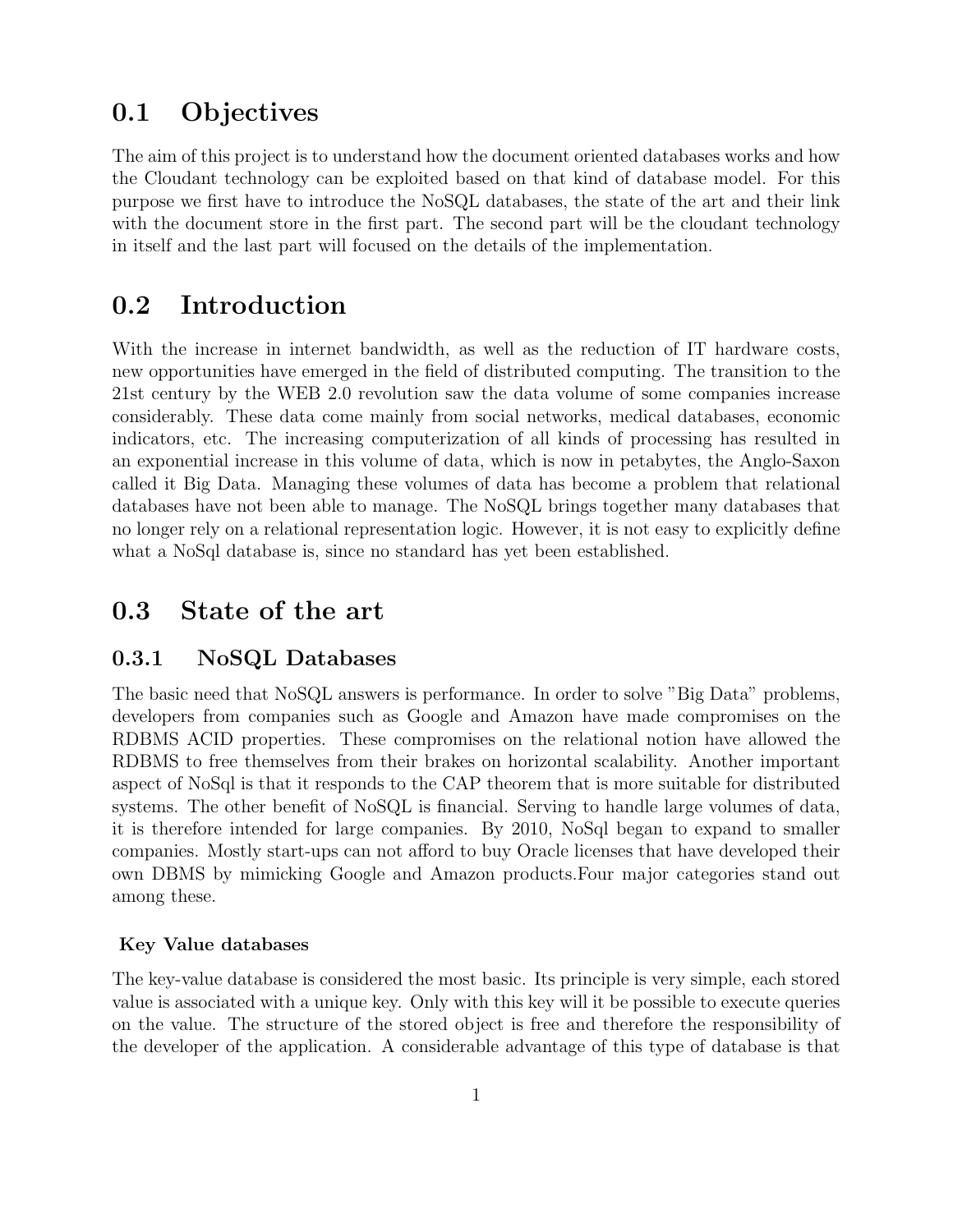it is very easily extensible, so we speak of horizontal scalability. Indeed, in the case where the volume of data increases, the load is easily distributable between the different servers by simply redefining the key intervals between each server. As far as the need for vertical scalability is concerned, this is very much reduced by the simplicity of the queries which are PUT, GET, DELETE, UPDATE. This type of database thus displays very good read / write performance and tends to reduce the number of requests made, their choice being restricted. However, queries can only be executed on keys because of the simplicity of the principle. Allowing data storage without schema, the client is forced to retrieve all the contents of the blob and can not obtain a result of thinner queries such as results from SQL queries could allow. This type of key-value-oriented database therefore involves very specific use cases, because of their simplicity of model and the wide range of choice of proposed queries. These systems are therefore mainly used as a repository provided that the types of requests required are very simple. They are found as a cache storage system or distributed sessions, especially where the integrity of the data is insignificant. Today,The best known solutions that have adopted the key-value pair system are Voldemort (LinkedIn), Redis and Riak.

#### Column Oriented Databases

Column-oriented databases have been designed by the web giants to cope with the management and processing of large volumes of data growing rapidly from day to day. They often integrate a system of minimalist queries close to SQL. Although widely used, there is still no official method or defined rules for a column-oriented database to be qualified as quality or not. The principle of a column database consists in their storage by column and not by row. That is, in a row-oriented database (conventional DBMS) the data is stored in such a way as to favor the rows by grouping all the columns of the same row together. Column-oriented databases will store data so that all data in the same column is stored together. These bases can evolve over time, either in number of rows or in number of columns. In other words, and contrary to a relational database where the columns are static and present for each row, those columns oriented columns are called dynamic and therefore present only in case of need. In addition, the storage of a "null" is 0. Take the example of the registration of a customer requiring his name, first name and address. In a relational database, you must first create the schema (the table) that will store this information. If a client does not have an address, the rigidity of the relational model requires a null marker, signifying an absence of value which will however cost space in memory. In a column-oriented database, the address column will simply not exist. Column databases have been designed to store millions of columns and are therefore perfect for managing one-to-many storage.

#### document Oriented Databases

Document databases are an evolution of key-value databases. Here the keys are no longer associated with values in the form of a binary block but with a document whose format is not imposed. It can be of several different types such as JSON or XML, provided that the database is able to manipulate the format chosen to allow processing on documents.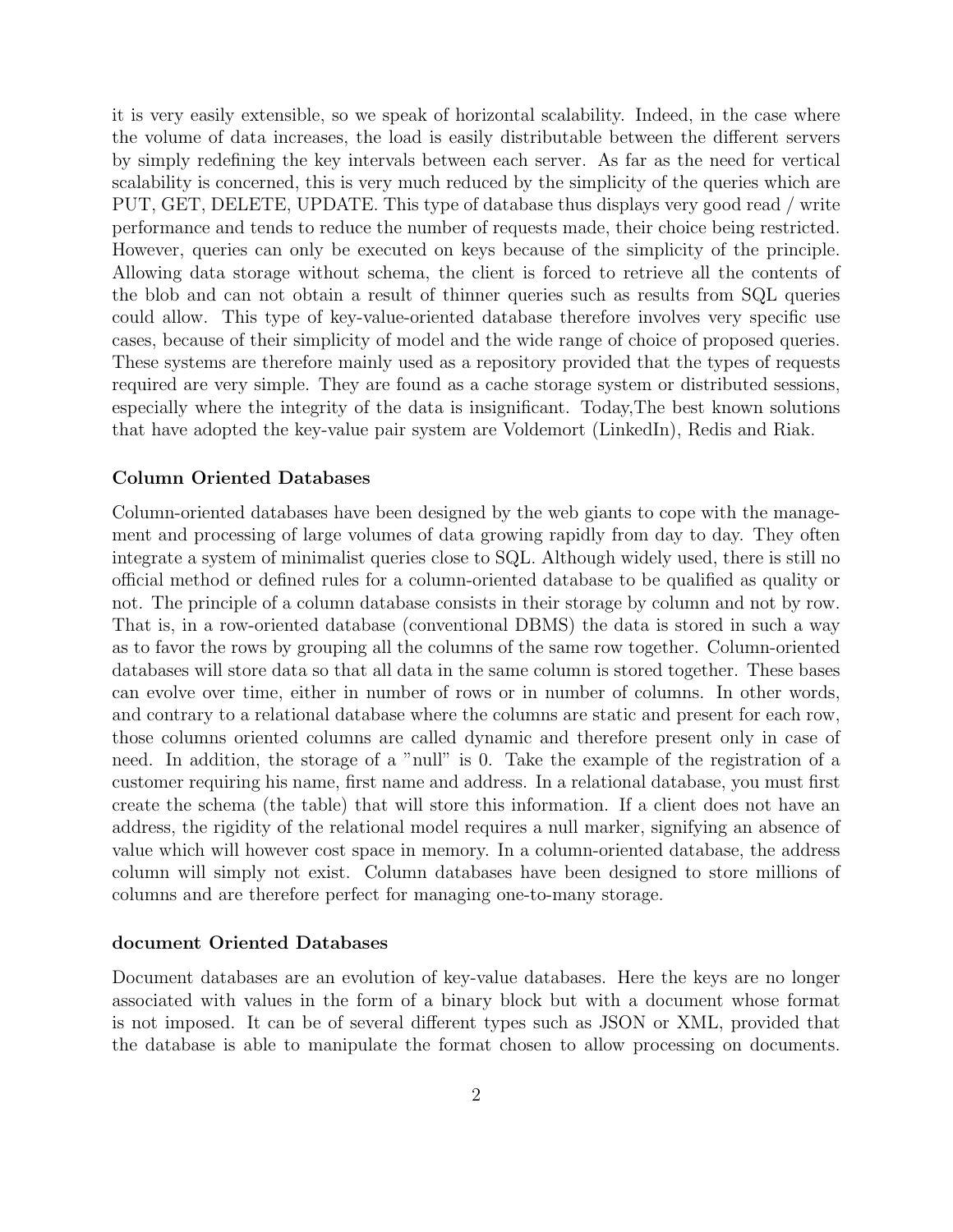Otherwise, it would be equivalent to a key-value database. Although the documents are structured, this basic type is called "schemaless". It is therefore not necessary to define the fields of a document.

The advantage of document databases is that they can retrieve a set of hierarchically structured information from a key. A similar operation in the relational world would be equivalent to multiple table joins. Document databases are therefore very much in demand by Web applications that broadcast entire pages obtained by a set of joins. These applications can also cache information in an intelligible form. For the majority of them, the base can be directly put on the RAM memory allowing a considerable gain of performance. A negative point about these databases is the duplication of information. Because data is grouped by document, integrity issues may arise, with some data necessarily duplicated across multiple documents. In addition, by the very great flexibility of their schema (a priori an asset), it is very easy to make an error when inserting data. Relational databases provide greater data consistency, because in a case such as this, the server will refuse to execute the query if the database schema is not followed.

#### Graph Oriented Databases

Although key-value, column, or document databases derive their main benefit from the performance of data processing, graph-oriented databases can solve very complex problems that a relational database would be unable to solve. to do. Social networks (Facebook, Twitter, etc.), where millions of users are connected in different ways, are a good example: friends, fans, family etc. The challenge here is not the number of elements to manage, but the number of relationships that can exist between all these elements. Indeed, there are potentially n relations to store for n elements. Even if there are solutions such as joins, relational databases very quickly face performance problems as well as complexity problems in the development of queries. The graphical approach is therefore inevitable for social networks such as Facebook or Twitter.

Graph databases are also used for managing large IT structures. They also allow the development of links between the various interests that a user could have, in order to be able to offer him products likely to interest him. Thus, advertisements appearing on Facebook are very often in relation to the searches made on Google, and the proposals for purchases of online shopping sites such as eBay and Amazon are related to purchases already made (for example : People who bought this product also bought ...). As its name suggests, these databases are based on graph theory, with three elements to remember: An object (in the context of Facebook we will say that it is a user) will be called a Node. Two objects can be linked together (like a friendship relationship). Each object can have a number of attributes (social status, first name, name etc.) The data is stored on each node, itself organized by relations. From there, it will be much easier to perform operations that would have been very complex and cumbersome in a relational universe.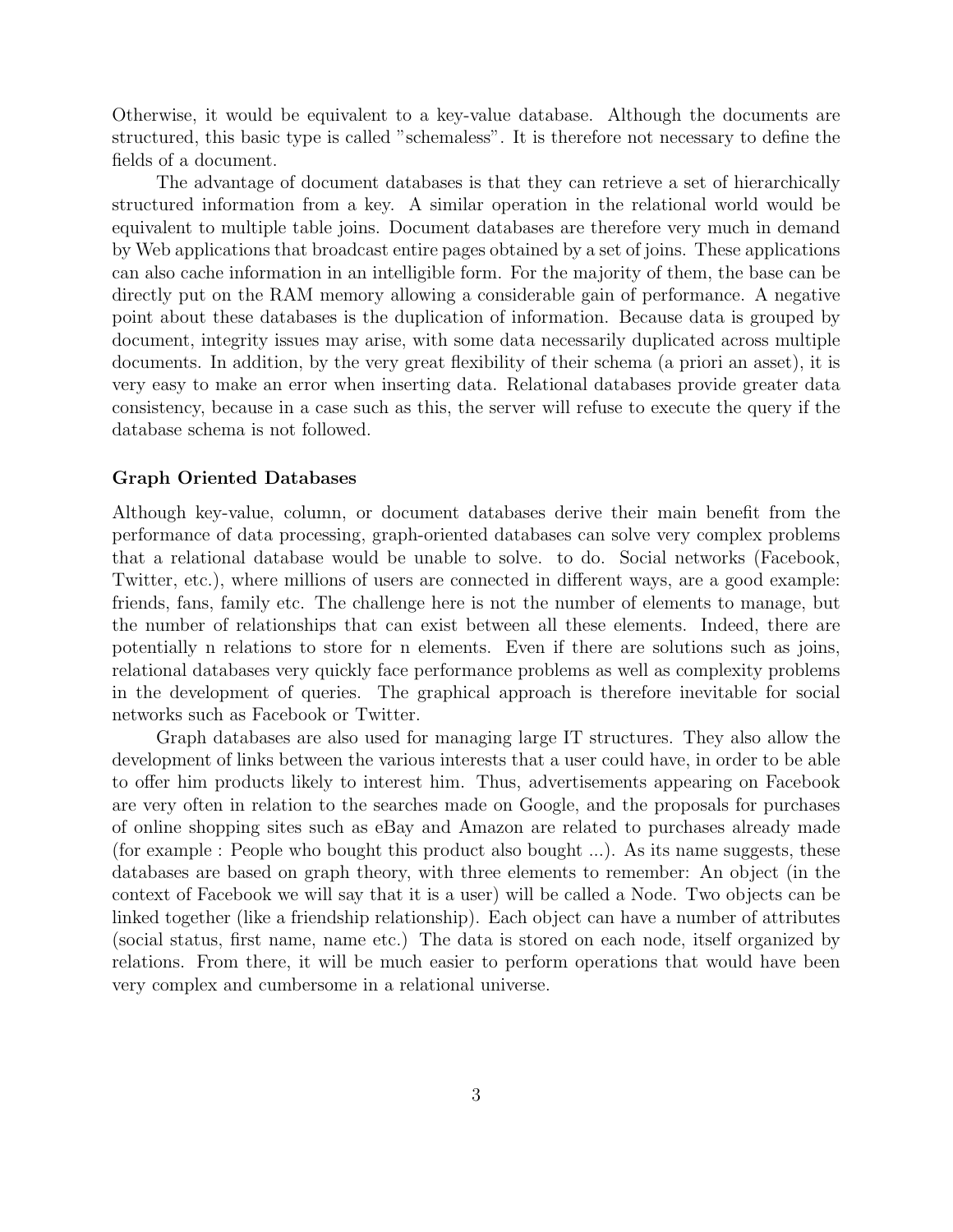### 0.3.2 Document store

A document store is characterized by the fact that it has a schema free organization of data, which means that records do not need to have the same structure; column can have arrays as value and record can have nested structure.Document store can be used with two formats JSON or XML. JSON is the mostly used because can be processed directly by the applications, it is the main category of NoSQL database.

```
{ "wide" : }"debug": "on",
"window": {
    "title": "Sample Konfabulator Widget",
    "name": "main window",
    "width": 500,
    "height": 500
Σ,
"image": {
    "src": "Images/Sun.png",
    "name": "sun1",
    "hOffset": 250,
    "vOffset": 250,
    "alignment": "center"
Υ,
"text": {
    "data": "Click Here",
    "size": 36,
    "style": "bold",
    "name": "text1",
    "hOffset": 250,
    "vOffset": 100,
    "alignment": "center",
    "onMouseUp": "sun1.opacity = (sun1. opacity / 100) * 90;"
ŀ
```
Figure 1: Example of JSON document

The principle behind is that document databases store all informations for a given object in a single instance in the database, this make mapping object into the database a simple task in contrast to Relational databases which ones generally store data in separate tables that are defined by the programmer, and a single object may be spread across several tables.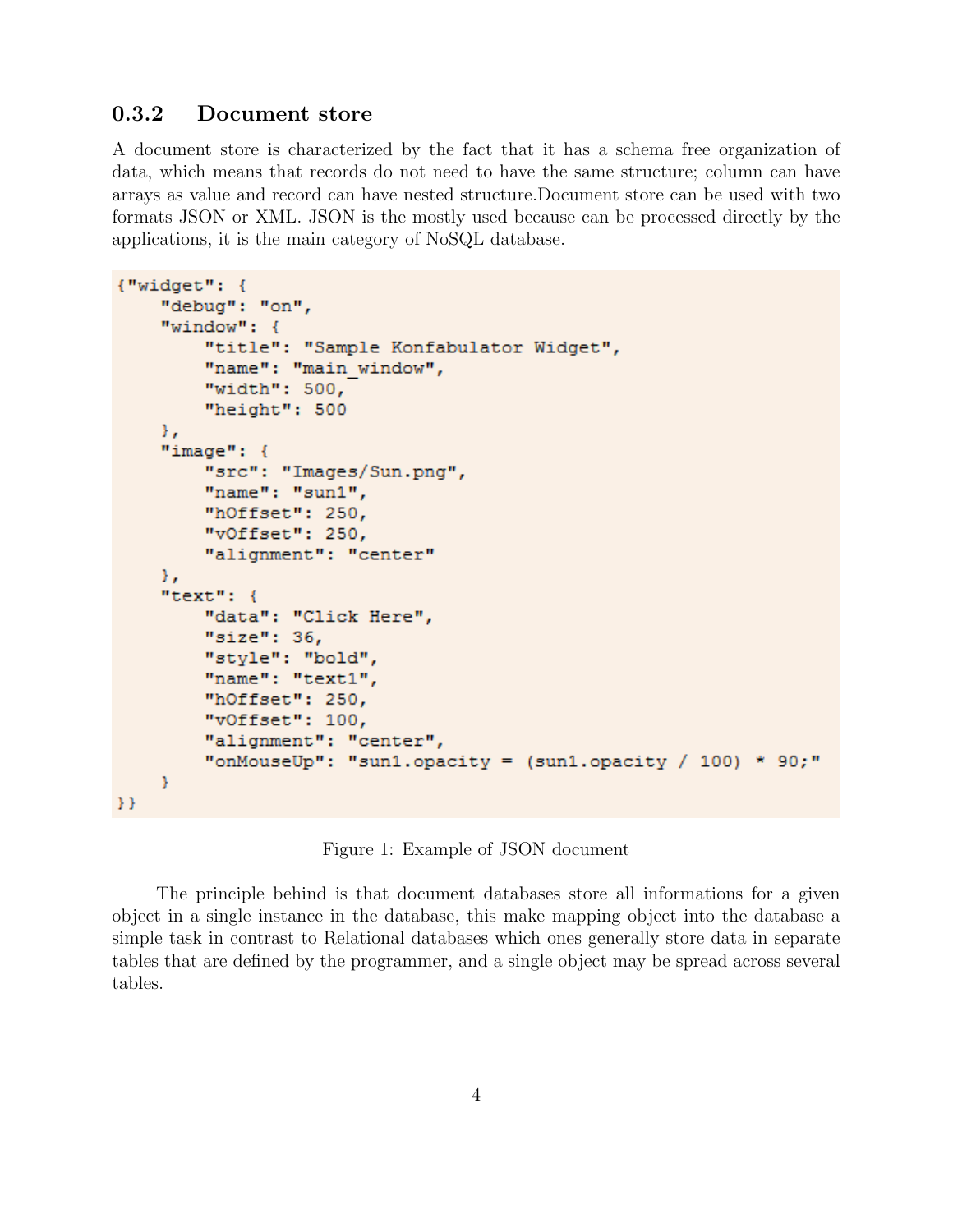

Figure 2: Example of key value document

# 0.4 How does it work

### MapReduce paradigm

Distributed data processing raises some questions, how do you distribute the work between the servers? How to synchronize the different results? How to manage a failure of a processing unit? MapReduce addresses these issues. It is not a database element, but a programming model inspired by functional languages and more specifically Lisp language. It allows to process a large amount of data in parallel, distributing them on various nodes of a cluster. This mechanism was put forward by Google in 2004 and has been very successful with companies using DataCenters such as Facebook or Amazon.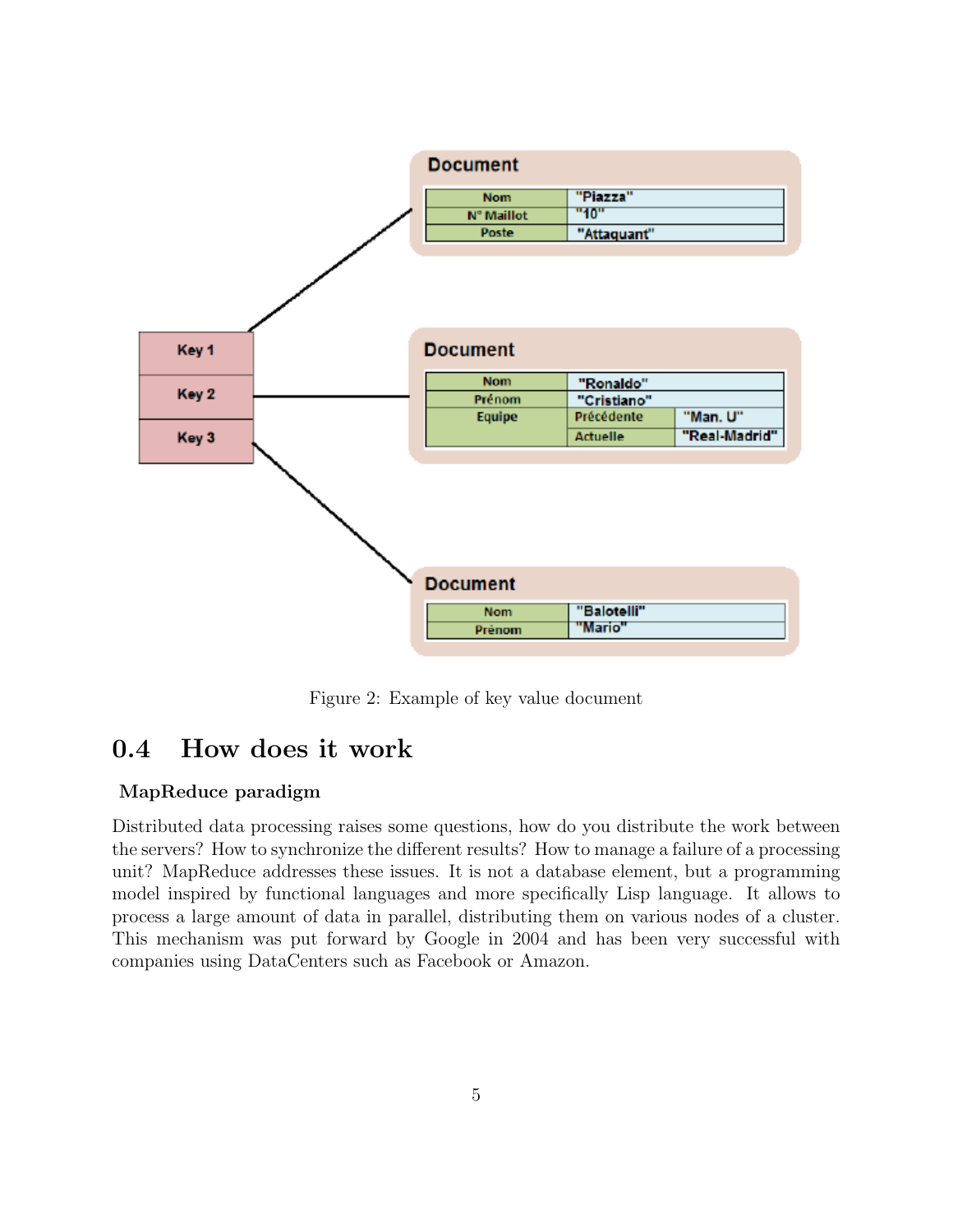#### Principle of MapReduce

The principle of MapReduce is simple: it involves cutting a task handling a large volume of data into several tasks each processing a subset of these data. MapReduce is seen in two stages. The first step, called "map" is to dispatcher a task, as well as the data that deals in several sub-tasks each processing a subset of data. The second step is called "Reduce". In this part it is a question of recovering the results of the various servers (namely the sub-tasks) and of consolidating them. We will come back in more detail on the subject below. Although the principle is relatively simple, it is mainly thanks to the contribution of the model MapReduce simplifying to the maximum the complexities of distributed computing. It allows developers to focus on the actual processing. The fact that MapReduce is developed in Java allows you to get away from the hardware architecture so that a MapReduce framework can run on a set of heterogeneous machines.

#### Functioning of MapReduce

As said before, the MapReduce model consists of two steps, both represented by functions. In the map function we take as input a set of "key-values", the node does an analysis of the problem and it will separate it into sub-tasks, to be able to redistribute them on the other nodes of the cluster. In the necessary case, the nodes receiving the subtasks repeat the same process recursively. The subtasks of the different nodes are processed each one in their respective map function and will return an intermediate result. The second step, called "Reduce", consists of putting all the results back to their respective parent nodes. The results thus go up from the lowest node to the root. With the Reduce function, each node will calculate a partial result in associating all the values corresponding to the same key into a single pair (key - value). Once this pair (key-value) is obtained, the result is sent back to the parent node, which will repeat the same process recursively to the root node. When a node finishes processing a task, a new block of data is assigned to a Map task. Here is a diagram illustrating all that.

Here is an example of use. The problem here will be to count the number of occurrences of each word. As input data we will have text files. The purpose of the Map function is to decompose the text into a couple of key-value words. The Reduce function will take couples with the same key and count all occurrences to make only one key-value pair per word.  $[(m, [1,1,1, \ldots]) \mod [1,1,1, \ldots], \ldots]$ . The illustration shows only part of the process and is incomplete.

#### Advantages and disadvantages

Advantages Here is a list of some benefits that MapReduce brings: Ease of use: the user can focus on his own code and neglect the aspect of distributed processing, treated in a completely transparent way. Versatility: It is adaptable to many types of data processing, such as data mining, size calculations of several thousand documents. Its ability to break down a process into multiple distributable tasks on a multitude of nodes.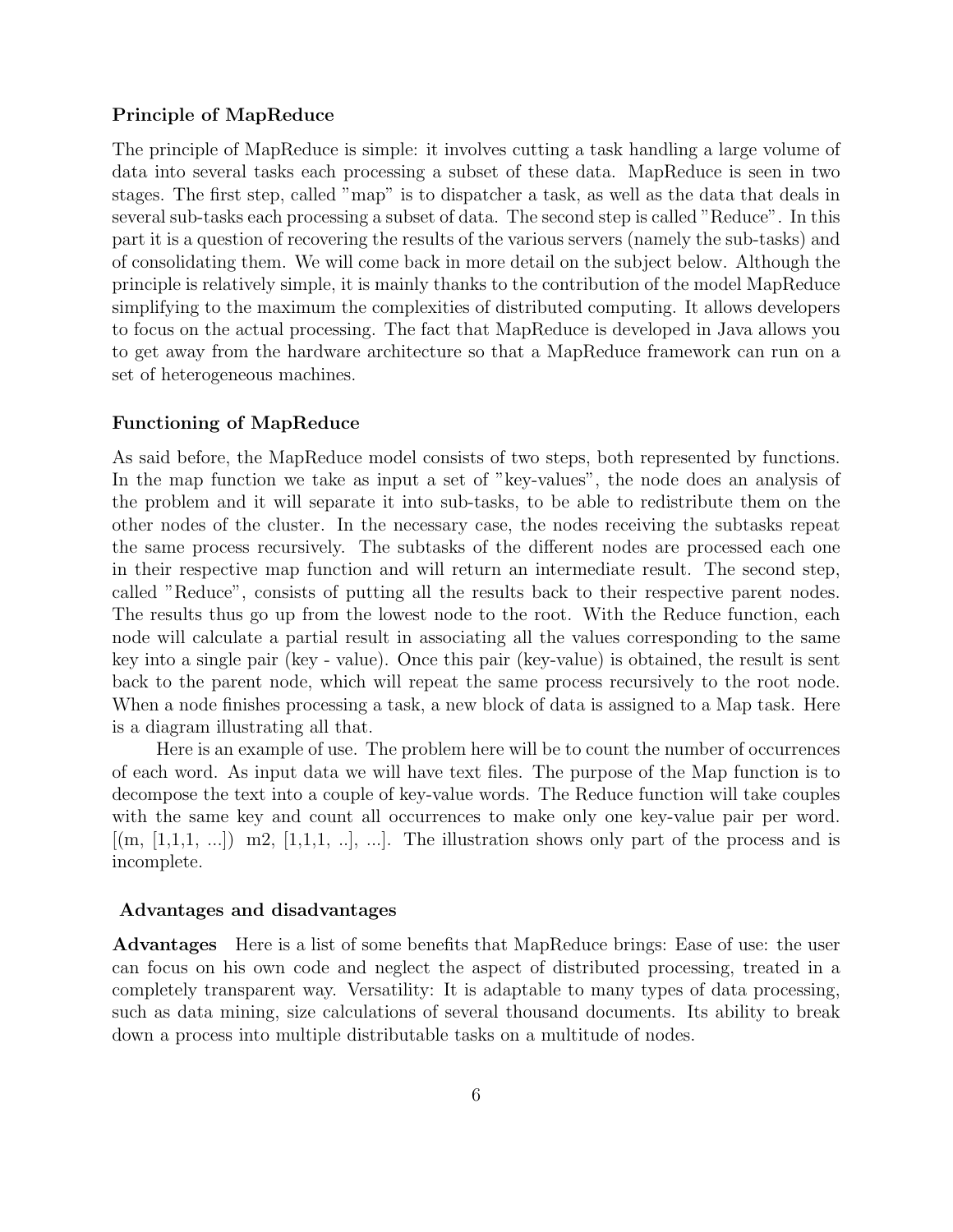

Figure 3: Example of MapReduce functioning

Disadvantages Here is a list of some disadvantages of MapReduce: There is only one entry for the data. As a result, algorithms that require multiple input elements are poorly supported, as MapReduce is designed to read a single input element and produce an output element. Fault tolerance and horizontal scalability mean that MapReduce operations are not always optimized for input / output. In addition, the two-step data stream makes it very rigid, because to go to the next step, the current step must be completed. All of these problems reduce performance. Does not support high-level languages such as SQL.

# 0.5 Cloudant

Cloudant is a document-oriented DataBase as a Service (DBaaS). It stores data as documents in JSON format. It's built with scalability, high availability, and durability in mind. It comes with a wide variety of indexing options including map-reduce, IBM Cloudant NoSQL DB for IBM Cloud Query, full-text indexing, and geospatial indexing. The replication capabilities make it easy to keep data in sync between database clusters, desktop PCs, and mobile devices.

### The storage

Cloudant NoSQL DB stores documents using JSON (JavaScript Object Notation) encoding, so anything encoded into JSON can be stored as a document. Files containing media, such as images, videos, and audio, are called BLOBs (Binary Large OBjects), and can be stored as attachments associated with documents.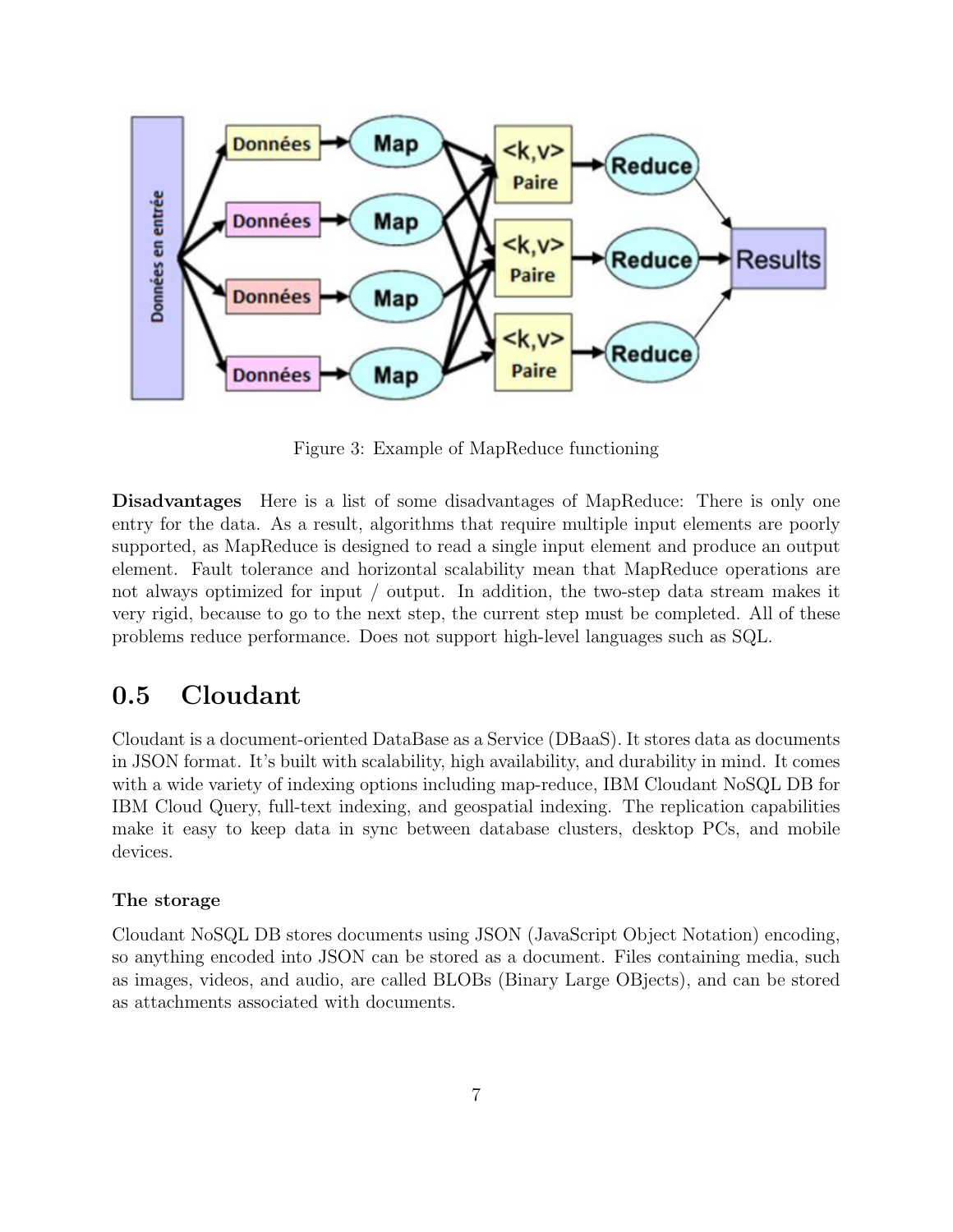# 0.6 Cloudant query

### SELECT \* FROM Cloudant

Anyone working in database administration or software development in the last two decades probably used SQL (Structured Query Language). The applications work with the data, so that an administrator / developer would learn a quantity of MySQL, MSSQL, DB2, or even Microsoft Access RDBMS - enough to persist their data and write queries to retrieve and parse them. This means that most administrators / developers are used to creating expressions like this: For new users, it often helps to draw some rough comparisons between the SQL they already know and the querying and indexing systems present in Cloudant.

#### Drop the JOINs

With Cloudant, records are organized into JSON documents, not broken into tables made of rows and columns. This approach eliminates the concept of a FROM clause altogether. And because you dont have tables, you cant JOIN them together, either. Instead, you unnormalized relational data when moving it into Cloudant, so more of it is stored together in the first place.This means you can send JSON requests to DB with queries similar to the following: In SQL terms, you can treat the selector JSON as being like the SQL WHERE clause. Similarly, the fields is like SELECT, sort is like ORDER BY and the limit and skip fields are roughly equivalent to LIMIT and OFFSET. All that said, selector is the only required portion. However, unlike in SQL where you can simply write and execute a valid query and it will work, even if it isnt performant, you cant do this with Cloudant Query.

# 0.7 Implementation

For this part w have used a trial version of IBM Cloudant by creating a Bluemix account. Then we have follow the instruction until the end of the configuration. We have created 15000 document to be able to estimate the necessary processing time.

Cloudant is a NoSQL document database meaning that a database contains a collection of JSON formatted documents. Now you can use the Cloudant Dashboard to create a database, and then to add data to your database, you add a new document to the database.

# 0.8 Conclusion

This document is an overview and a real world test of Cloudant.The conclusion of this is that a document store is a lightweight fast and reliable database optimized for the web and high load application with its lock free multi access. The database installation and maintenance is really straightforward and simple and the database request are plain HTTP request that require a few lines of code. But even with all those advantages, CloudantDB is not always the best document store.MongoDB is recommended in application that dont need